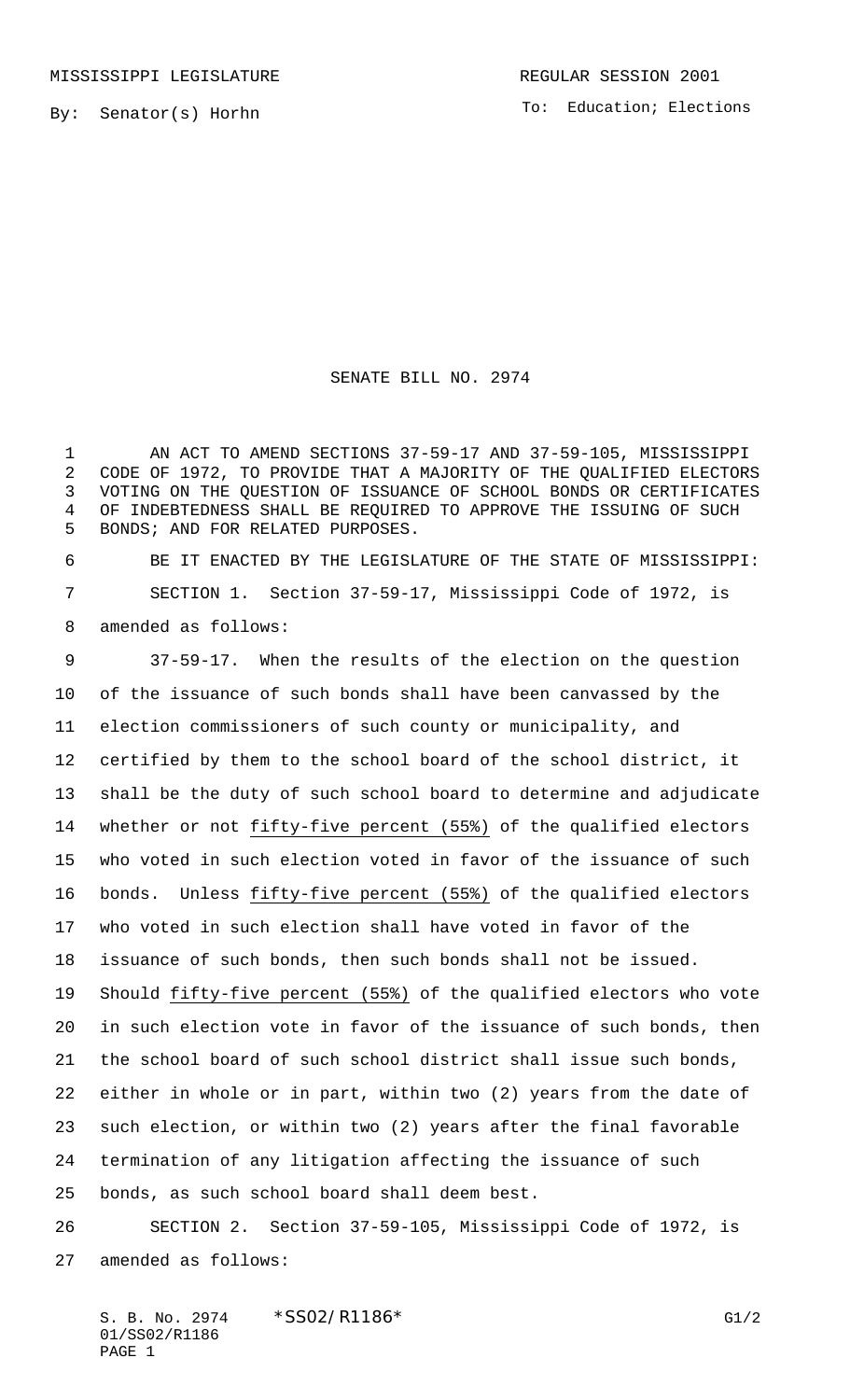37-59-105. The said resolution adopted by the school board pursuant to Section 37-59-103 shall be published once each week for two (2) consecutive weeks in a newspaper having a general circulation in the school district involved, with the first publication thereof to be made not less than fifteen (15) days prior to the date upon which the school board is to take final action upon the question of authorizing the borrowing of said money. If no petition requesting an election is filed prior to such meeting, then the school board shall, at said meeting, by resolution spread upon its minutes, give final approval to the borrowing of said money and shall authorize the issuance of negotiable notes or certificates of indebtedness of the school district therefor in accordance with the provisions of this article.

S. B. No. 2974 \* SS02/R1186\* 01/SS02/R1186 PAGE 2 If at any time prior to said meeting a petition signed by not less than twenty percent (20%) of the qualified electors of the school district involved shall be filed with the school board requesting that an election be called on the question of incurring said indebtedness, then the school board shall, not later than the next regular meeting, adopt a resolution calling an election to be held within such school district upon the question of the incurring of said indebtedness for the purposes and in the amount requested. Such election shall be called and held, and notice thereof shall be given, in the same manner provided in Article 1 of this chapter for elections upon the question of the issuance of the bonds of school districts, and the results thereof shall be certified to the school board. If fifty-five percent (55%) of the qualified electors voting in said election shall vote in favor of incurring said indebtedness, then the school board shall proceed to issue said negotiable notes or certificates of indebtedness as prayed for in the original resolution of the school board; however, if less than fifty-five percent (55%) of the qualified electors voting in said election vote in favor of incurring said